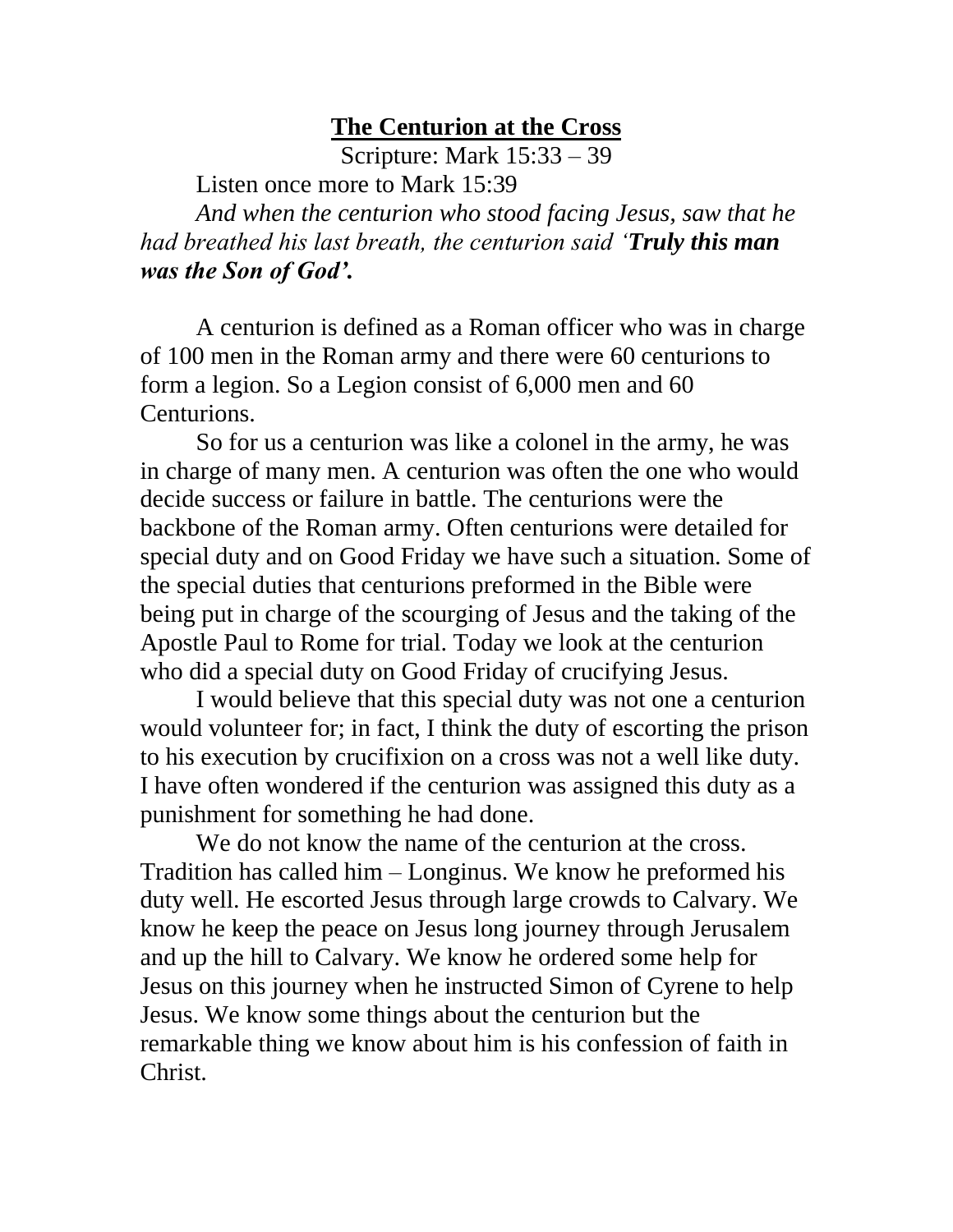The centurion is the first gentile to make a confession to Christ's majesty. Think of that, the centurion is the first gentile to confess his faith in Christ. The centurion is the first of us!

After the long walk through Jerusalem and the pain and anguish he witnessed by Christ, he was the first gentile to profess his faith in Christ.

*And when the centurion who stood facing Jesus, saw that he had breathed his last breath, the centurion said 'Truly this man was the Son of God'.*

I have some questions for you to think about on this Good Friday. Had the centurion been a secret follower of Jesus prior to his trial and condemnation? Had he had a previous interest in Jesus? Was his statement a full conversion? Were his words a confession of faith?

It was likely that his words were a reaction to the shockingly weird phenomena taking place that day. It was likely a reaction to all that took place on the cross that day. Think of all that happen while Jesus was on the cross- there was the eerie darkness in the skies from noon to 3pm and there was the startling earthquake at the time of Christ's death.

The darkness and the earthquake were experienced far beyond Judea. The darkness and the earthquake are experienced here today during this service. How are we going to respond? How are we going to react to Jesus crucifixion? Are we going to make a bold proclamation of faith like the centurion - *'Truly Jesus is the Son of God'.* If so, let us say those words together - *'Truly Jesus is the Son of God'.*